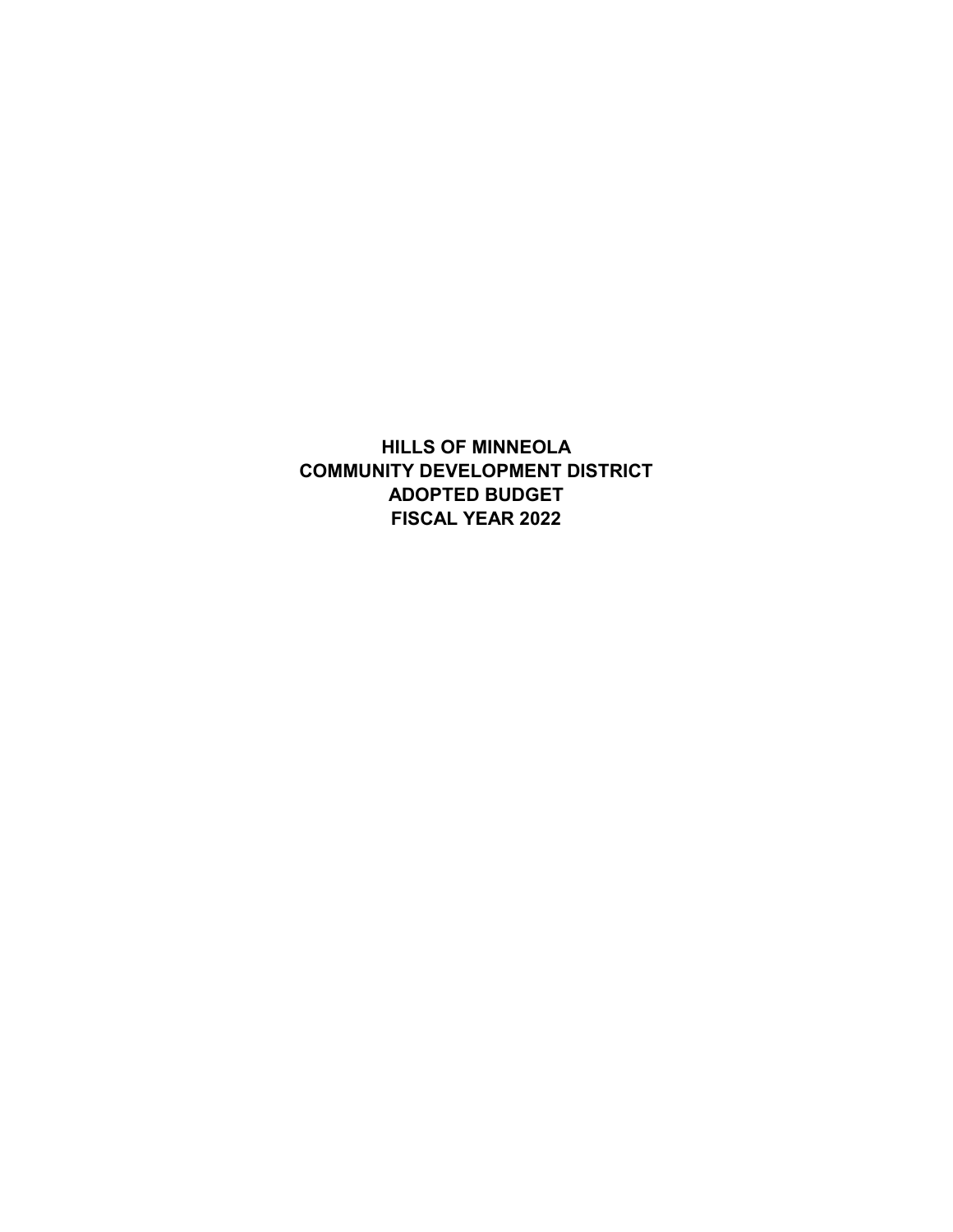## **HILLS OF MINNEOLA TABLE OF CONTENTS COMMUNITY DEVELOPMENT DISTRICT**

| <b>Description</b>                       | Page Number(s) |
|------------------------------------------|----------------|
| General fund budget                      | $1 - 2$        |
| Definitions of general fund expenditures | $3 - 4$        |
| Debt service fund budget                 | 5              |
| Amortization table                       | $6 - 7$        |
| <b>Assessment Summary</b>                | 8              |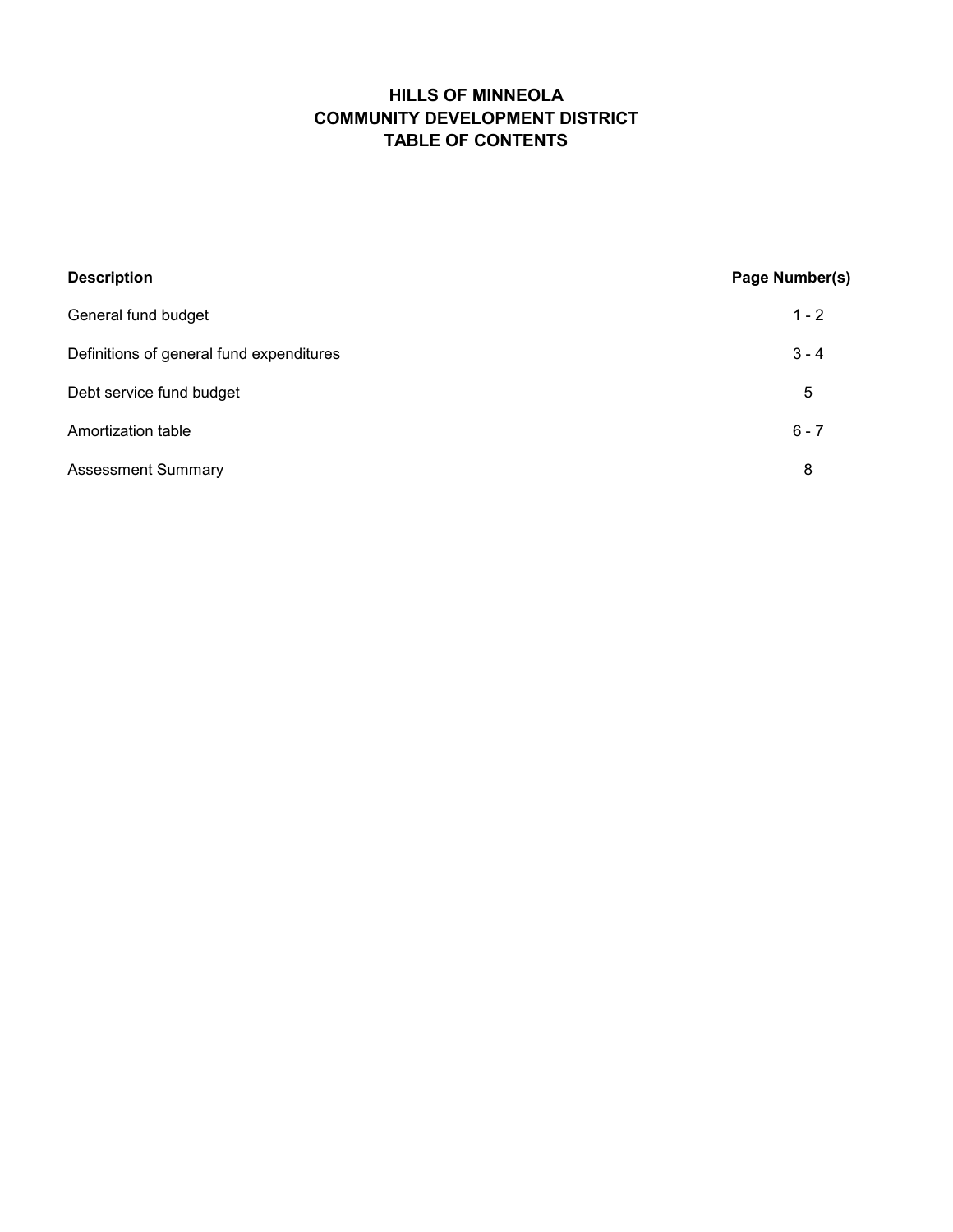## **HILLS OF MINNEOLA GENERAL FUND BUDGET FISCAL YEAR 2022 COMMUNITY DEVELOPMENT DISTRICT**

|                                         |               |              |           | Total Actual & |               |
|-----------------------------------------|---------------|--------------|-----------|----------------|---------------|
|                                         | Adopted       | Actual       | Projected | Projected      | Proposed      |
|                                         | <b>Budget</b> | through      | through   | Revenue &      | <b>Budget</b> |
|                                         | FY 2021       | 3/31/21      | 9/30/2021 | Expenditures   | FY 2022       |
| <b>REVENUES</b>                         |               |              |           |                |               |
| Developer contribution                  | \$166,590     | 29,717<br>\$ | \$73,407  | 103,124<br>\$  | 456,790<br>\$ |
| Total revenues                          | 166,590       | 29,717       | 73,407    | 103, 124       | 456,790       |
| <b>EXPENDITURES</b>                     |               |              |           |                |               |
| Professional & administrative           |               |              |           |                |               |
| Management/accounting/recording         | 48,000        | 24,000       | 24,000    | 48,000         | 48,000        |
| Legal - general counsel                 | 15,000        | 2,764        | 12,236    | 15,000         | 15,000        |
| Engineering                             | 7,500         |              | 7,500     | 7,500          | 7,500         |
| Audit                                   | 4,700         |              | 4,700     | 4,700          | 4,900         |
| Arbitrage rebate calculation            | 750           |              | 750       | 750            | 750           |
| Dissemination agent                     | 1,000         | 500          | 500       | 1,000          | 1,000         |
| <b>Trustee</b>                          | 5,500         |              | 5,500     | 5,500          | 5,500         |
| Telephone                               | 200           | 100          | 100       | 200            | 200           |
| Postage                                 | 50            |              | 50        | 50             | 50            |
| Printing & binding                      | 50            | 25           | 25        | 50             | 50            |
| Legal advertising                       | 1,500         | 346          | 1,154     | 1,500          | 1,500         |
| Annual district filing fee              | 175           | 175          |           | 175            | 175           |
| Insurance: GL & POL                     | 5,500         | 5,000        |           | 5,000          | 5,500         |
| Contingencies                           | 750           | 519          | 231       | 750            | 750           |
| Website                                 |               |              |           |                |               |
| Hosting & maintenance                   | 705           |              | 705       | 705            | 705           |
| ADA compliance                          | 210           | 199          |           | 199            | 210           |
| Total professional & administrative     | 91,590        | 33,628       | 57,451    | 91,079         | 91,790        |
| <b>Field operations and maintenance</b> |               |              |           |                |               |
| Field operations, maintenance & repairs | 75,000        |              | 10,000    | 10,000         |               |
| Field operations manager                |               |              |           |                | 6,000         |
| Landscaping contract labor              |               |              |           |                | 208,800       |
| Insurance: property                     |               |              |           |                | 3,000         |
| <b>Backflow test</b>                    |               |              |           |                | 400           |
| Irrigation repair                       |               |              |           |                | 5,000         |
| Plants/shrubs/annuals                   |               |              |           |                | 15,000        |
| Tree trimming                           |               |              |           |                | 10,000        |
| Signage                                 |               |              |           |                | 1,000         |
| General maintantence                    |               |              |           |                | 4,000         |
| Fence wall repair                       |               |              |           |                | 1,000         |
| Aquatic control - ponds                 |               |              |           |                | 8,000         |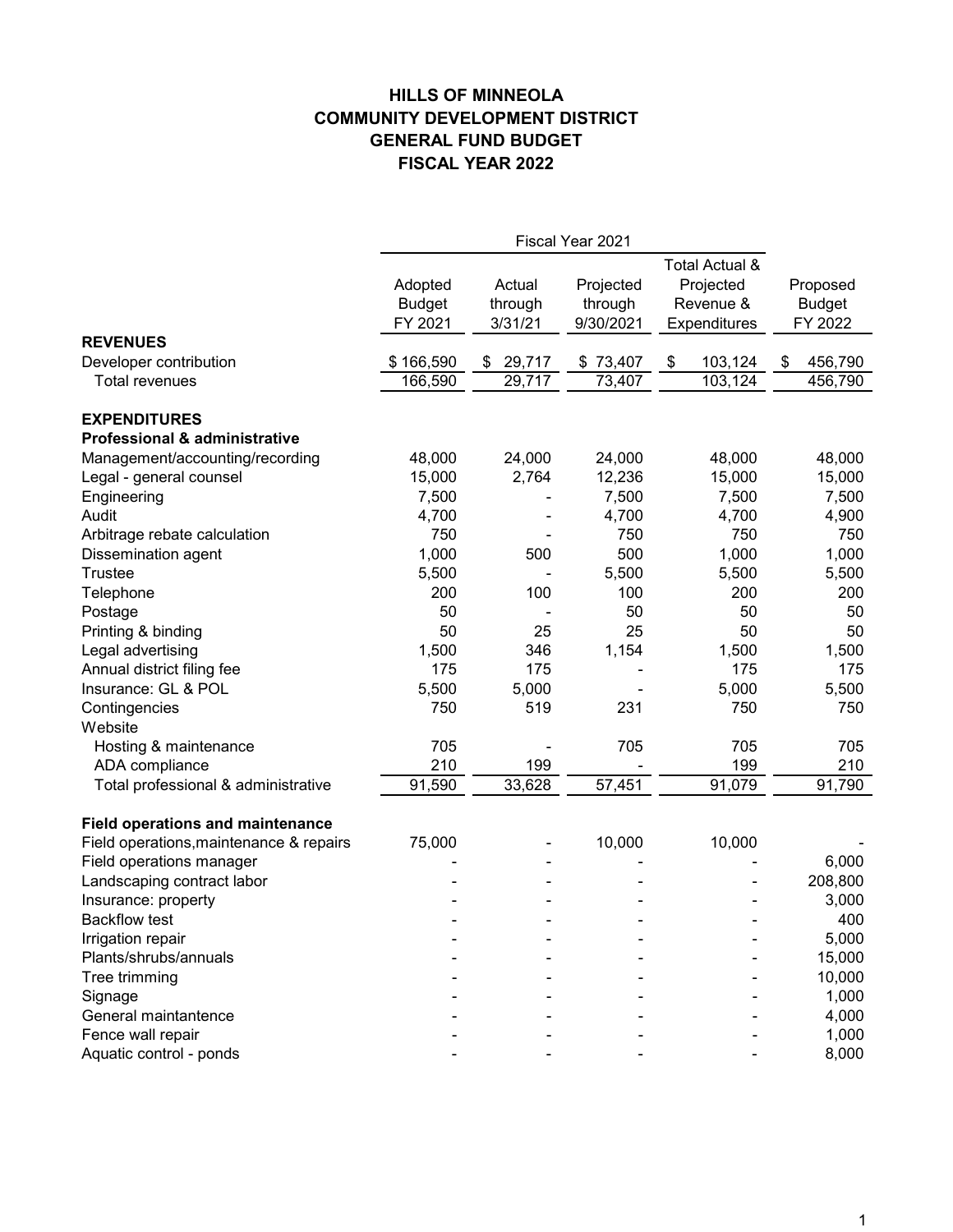## **HILLS OF MINNEOLA GENERAL FUND BUDGET FISCAL YEAR 2022 COMMUNITY DEVELOPMENT DISTRICT**

|                                      | Adopted       | Actual        | Projected | Projected    | Proposed      |
|--------------------------------------|---------------|---------------|-----------|--------------|---------------|
|                                      | <b>Budget</b> | through       | through   | Revenue &    | <b>Budget</b> |
|                                      | FY 2021       | 3/31/21       | 9/30/2021 | Expenditures | FY 2022       |
| <b>EXPENDITURES (continued)</b>      |               |               |           |              |               |
| Electric:                            |               |               |           |              |               |
| Irrigation                           |               |               |           |              | 2,500         |
| Street lights                        |               |               |           |              | 52,800        |
| Entrance signs                       |               |               |           |              | 2,500         |
| Water irrigation                     |               |               |           |              | 36,000        |
| Playground ADA mulch                 |               |               |           |              | 4,000         |
| Dog park porter service              |               |               |           |              | 5,000         |
| Total field operations & maintenance | 75,000        |               | 10,000    | 10,000       | 365,000       |
| Total expenditures                   | 166,590       | 33,628        | 67,451    | 101,079      | 456,790       |
| Excess/(deficiency) of revenues      |               |               |           |              |               |
| over/(under) expenditures            |               | (3,911)       | 5,956     | 2,045        |               |
| Fund balance - beginning (unaudited) |               | (2,045)       | (5,956)   | (2,045)      |               |
| Unassigned                           |               | (5,956)       |           |              |               |
| Fund balance - ending (projected)    |               | (5,956)<br>\$ | S         | \$           | \$            |

| Landowner                         | Number of<br><b>Units</b> | <b>Admin</b><br><b>Developer</b><br><b>Contribution</b> | <b>Field Ops</b><br><b>Developer</b><br><b>Contribution</b> | <b>Total Developer</b><br><b>Contribution</b> |
|-----------------------------------|---------------------------|---------------------------------------------------------|-------------------------------------------------------------|-----------------------------------------------|
| Meritage - South Phases 1-4       | 361                       | \$12,705.59                                             | \$<br>68,077.78                                             | \$<br>80,783.37                               |
| Starlight - South Phases 1-4      | 360                       | 12.670.40                                               | 75.680.16                                                   | 88,350.56                                     |
| Ashton Woods - South Phases 1-4   | 46                        | 1.619.00                                                | 11.854.55                                                   | 13,473.55                                     |
| SunTerra - South (Phases 1-4 & 5) | 987                       | 34,738.01                                               | 209.387.51                                                  | 244,125.52                                    |
| Pulte - North                     | 854                       | 30,057.00                                               | $\overline{a}$                                              | 30,057.00                                     |
| <b>Total</b>                      | 2.608                     | 91,790.00                                               | 365,000.00                                                  | 456,790.00                                    |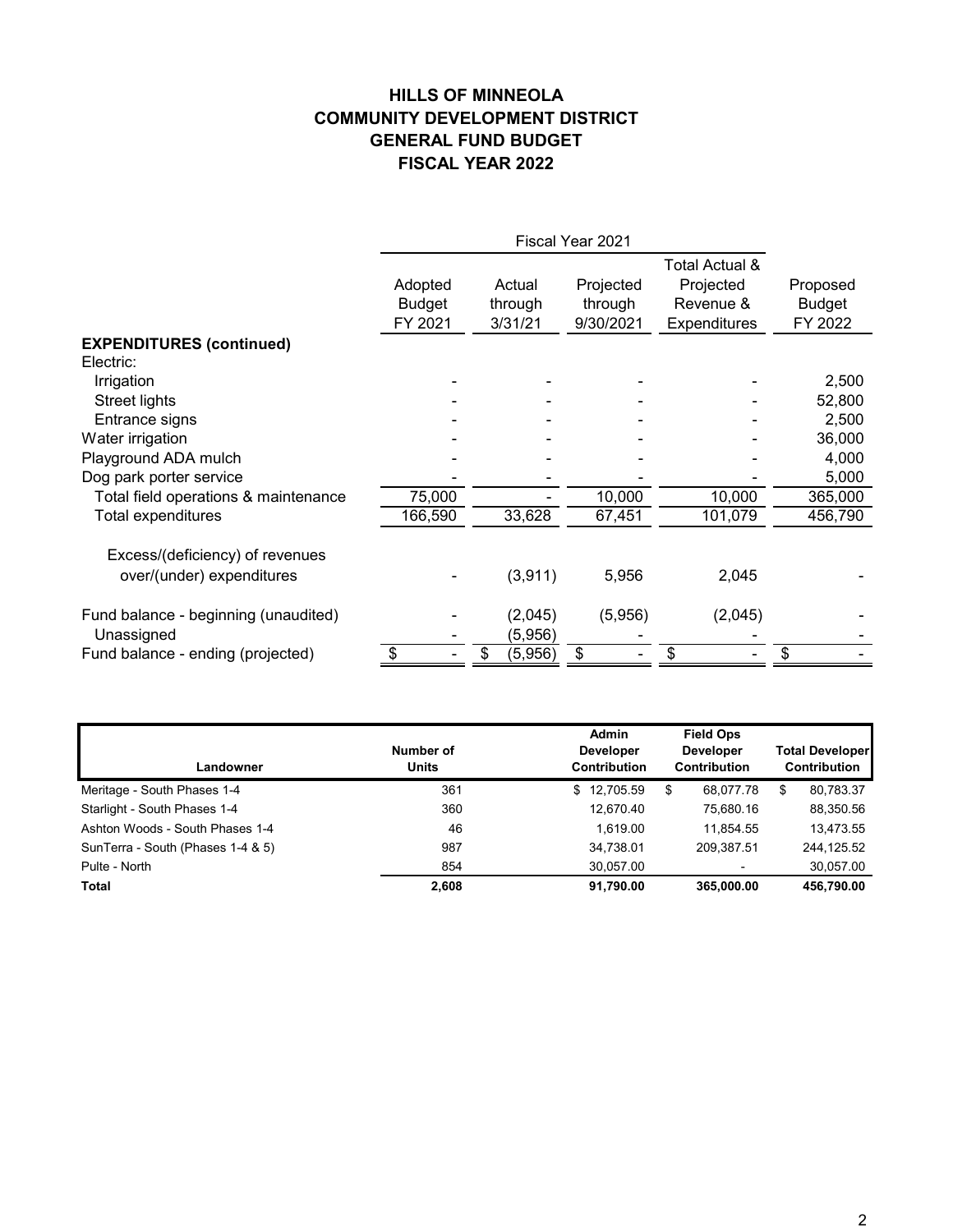### **HILLS OF MINNEOLA DEFINITIONS OF GENERAL FUND EXPENDITURES COMMUNITY DEVELOPMENT DISTRICT**

# **Professional & administrative** Management/accounting/recording  $$ 48,000$ **Wrathell, Hunt and Associates, LLC,** specializes in managing Community Development

**EXPENDITURES**

Districts in the State of Florida by combining the knowledge, skills and experience of a team of professionals to ensure compliance with all governmental requirements of the District, develop financing programs, administer the issuance of tax exempt bond financings, and operate and maintain the assets of the community. This fee is inclusive of district management and recording services; however, it has been reduced by approximately 80% for the current fiscal year due to the reduced level of activity that is anticipated.

#### Legal - general counsel 15,000

The District's Attorney provides on-going general counsel and legal representation. As such, they are confronted with issues relating to public finance, public bidding, rulemaking, open meetings, public records, real property dedications, conveyances and contracts. In this capacity, they provides service as a "local government lawyer," realizing that this type of local government is very limited in its scope – providing infrastructure and services to developments.

#### Engineering 7,500 Audit 4,900 Dissemination agent 1,000 Telephone 200 Telephone and fax machine. Postage 50 and 50 and 50 and 50 and 50 and 50 and 50 and 50 and 50 and 50 and 50 and 50 and 50 and 50 and 50 and 50 Printing & binding 50 Copies, agenda package items, etc. Legal advertising 1,500 Annual district filing fee 175 Annual fee paid to the Florida Department of Economic Opportunity. Insurance: GL & POL 5,500 The District's Engineer provides a broad array of engineering, consulting and construction services, which assist in the crafting of sustainable solutions for the long term interests of the community while recognizing the needs of government, the environment and maintenance of the District's facilities. If certain revenue or expenditure thresholds are exceeded then Florida Statutes, Chapter 218.39 requires the District to have an independent examination of its books, records and accounting procedures. The District carries public officials liability and general liability insurance. The limit of liability is set at \$1,000,000 for public officials liability. The District must annually disseminate financial information in order to comply with the requirements of Rule 15c2-12 under the Securities Exchange Act of 1934. The District advertises for monthly meetings, special meetings, public hearings, bidding, etc. Mailing of agenda packages, overnight deliveries, correspondence, etc.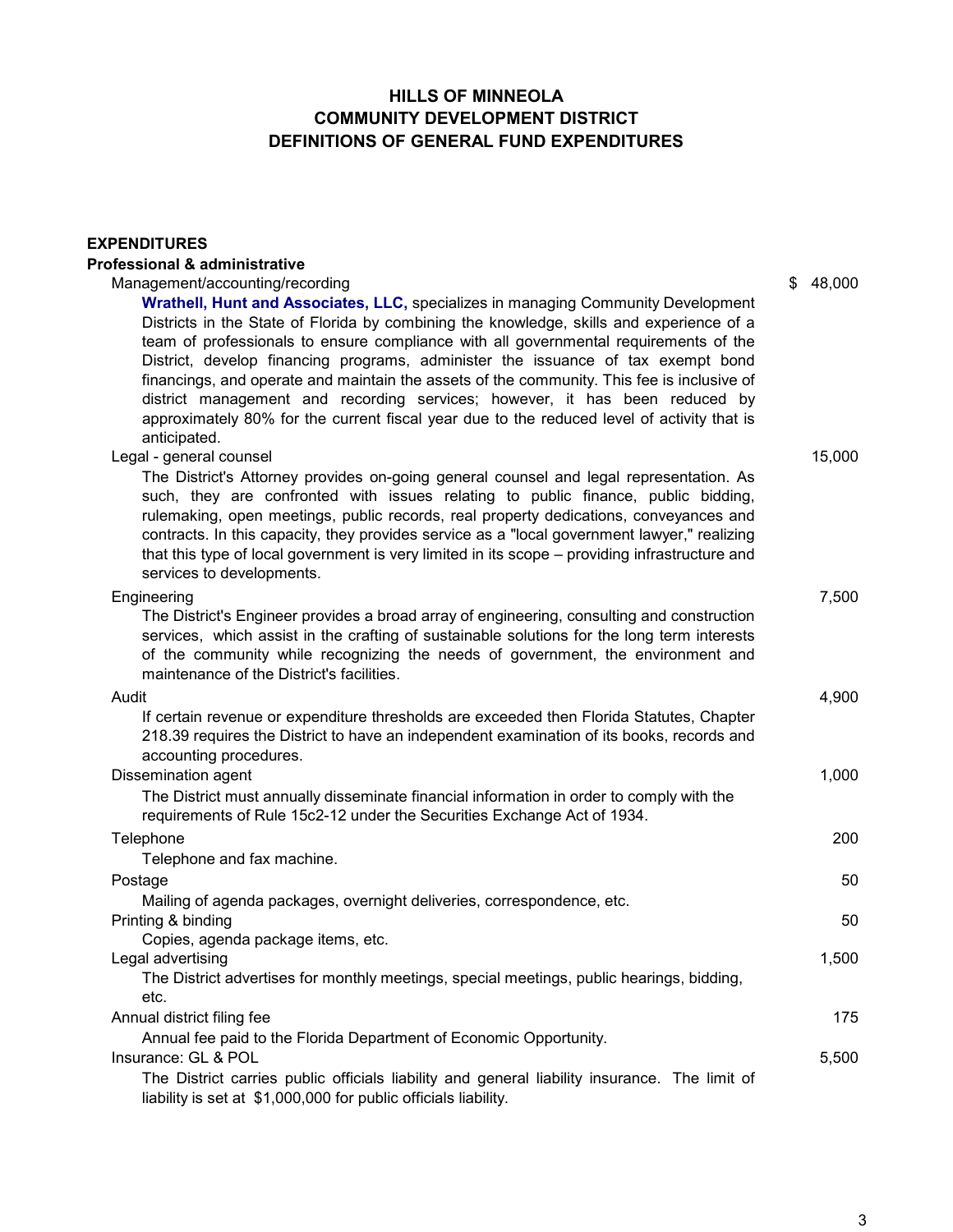## **HILLS OF MINNEOLA DEFINITIONS OF GENERAL FUND EXPENDITURES COMMUNITY DEVELOPMENT DISTRICT**

| <b>EXPENDITURES (continued)</b>                                                                  |           |
|--------------------------------------------------------------------------------------------------|-----------|
| Contingencies                                                                                    | 750       |
| Bank charges, automated AP routing and other miscellaneous expenses incurred during<br>the year. |           |
| Website                                                                                          |           |
| Hosting & maintenance                                                                            | 705       |
| ADA compliance                                                                                   | 210       |
| Total professional & administrative                                                              | 91,790    |
| <b>Field operations and maintenance</b>                                                          |           |
| Field operations manager                                                                         | 6,000     |
| Landscaping contract labor                                                                       | 208,800   |
| Insurance: property                                                                              | 3,000     |
| <b>Backflow test</b>                                                                             | 400       |
| Irrigation repair                                                                                | 5,000     |
| Plants/shrubs/annuals                                                                            | 15,000    |
| Tree trimming                                                                                    | 10,000    |
| Signage                                                                                          | 1,000     |
| General maintantence                                                                             | 4,000     |
| Fence wall repair                                                                                | 1,000     |
| Aquatic control - ponds                                                                          | 8,000     |
| Electric:                                                                                        |           |
| Irrigation                                                                                       | 2,500     |
| <b>Street lights</b>                                                                             | 52,800    |
| Entrance signs                                                                                   | 2,500     |
| Water irrigation                                                                                 | 36,000    |
| Playground ADA mulch                                                                             | 4,000     |
| Dog park porter service                                                                          | 5,000     |
| Total field operations & maintenance                                                             | 365,000   |
| Total expenditures                                                                               | \$456,790 |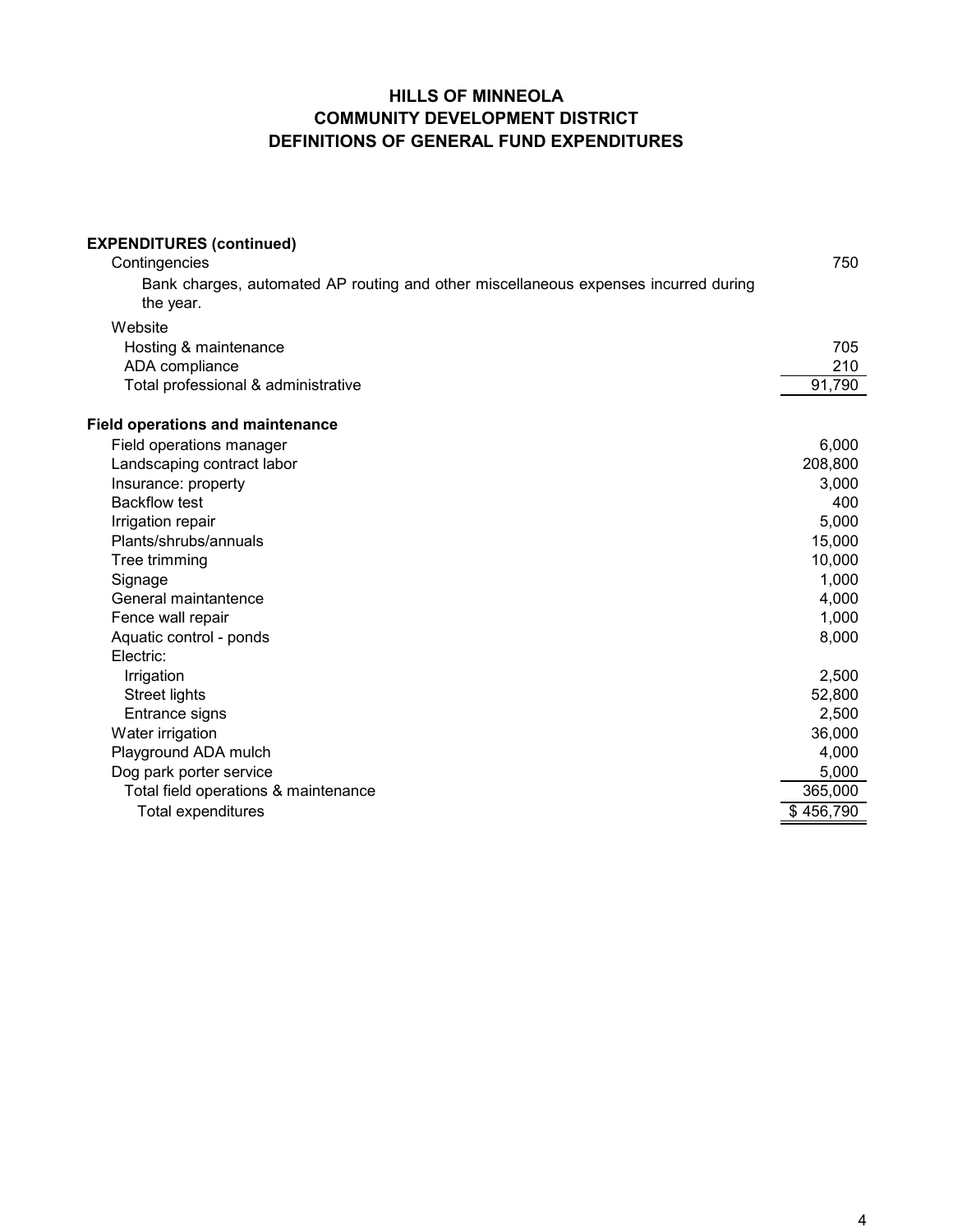## **HILLS OF MINNEOLA COMMUNITY DEVELOPMENT DISTRICT DEBT SERVICE FUND BUDGET - SERIES 2020 FISCAL YEAR 2022**

|                                                                   | Fiscal Year 2021 |                |        |             |           |             |                      |              |               |
|-------------------------------------------------------------------|------------------|----------------|--------|-------------|-----------|-------------|----------------------|--------------|---------------|
|                                                                   | Adopted          |                | Actual |             | Projected |             | <b>Total Revenue</b> | Proposed     |               |
|                                                                   |                  | <b>Budget</b>  |        | Through     |           | Through     |                      | &            | <b>Budget</b> |
|                                                                   |                  | FY 2021        |        | 3/31/2021   |           | 9/30/2021   |                      | Expenditures | FY 2022       |
| <b>REVENUES</b>                                                   |                  |                |        |             |           |             |                      |              |               |
| Assessment levy: off-roll                                         | S                | 1,338,413      | \$     | 425,232     | S         | 913,181     | S                    | 1,338,413    | \$1,338,413   |
| Interest                                                          |                  |                |        | 44          |           |             |                      | 44           |               |
| <b>Total revenues</b>                                             |                  | 1,338,413      |        | 425,276     |           | 913,181     |                      | 1,338,457    | 1,338,413     |
| <b>EXPENDITURES</b>                                               |                  |                |        |             |           |             |                      |              |               |
| <b>Debt service</b>                                               |                  |                |        |             |           |             |                      |              |               |
| Principal                                                         |                  | 440,000        |        |             |           | 440,000     |                      | 440,000      | 455,000       |
| Interest                                                          |                  | 680,283        |        | 230,096     |           | 450,187     |                      | 680,283      | 887,175       |
| Total expenditures                                                |                  | 1,120,283      |        | 230,096     |           | 890,187     |                      | 1,120,283    | 1,342,175     |
| Excess/(deficiency) of revenues                                   |                  |                |        |             |           |             |                      |              |               |
| over/(under) expenditures                                         |                  | 218,130        |        | 195,180     |           | 22,994      |                      | 218,174      | (3,762)       |
| <b>OTHER FINANCING SOURCES/(USES)</b>                             |                  |                |        |             |           |             |                      |              |               |
| Transfers out                                                     |                  |                |        | (1,790)     |           |             |                      | (1,790)      |               |
| Transfers in                                                      |                  |                |        |             |           | 12,478      |                      | 12,478       |               |
| Total other financing sources/(uses)                              |                  | $\blacksquare$ |        | (1,790)     |           | 12,478      |                      | 10,688       |               |
| Fund balance:                                                     |                  |                |        |             |           |             |                      |              |               |
| Net increase/(decrease) in fund balance                           |                  | 218,130        |        | 193,390     |           | 35,472      |                      | 228,862      | (3,762)       |
| Beginning fund balance (unaudited)                                |                  | 1,566,503      |        | 1,557,782   |           | 1,751,172   |                      | 1,557,782    | 1,786,644     |
| Ending fund balance (projected)                                   | S.               | 1,784,633      |        | \$1,751,172 |           | \$1,786,644 | \$                   | 1,786,644    | 1,782,882     |
| Use of fund balance:                                              |                  |                |        |             |           |             |                      |              |               |
| Debt service reserve account balance (required)                   |                  |                |        |             |           |             |                      |              | (1,338,413)   |
| Interest expense - November 1, 2022                               |                  |                |        |             |           |             |                      |              | (436,763)     |
| Projected fund balance surplus/(deficit) as of September 30, 2022 |                  |                |        |             |           |             |                      |              | \$<br>7,706   |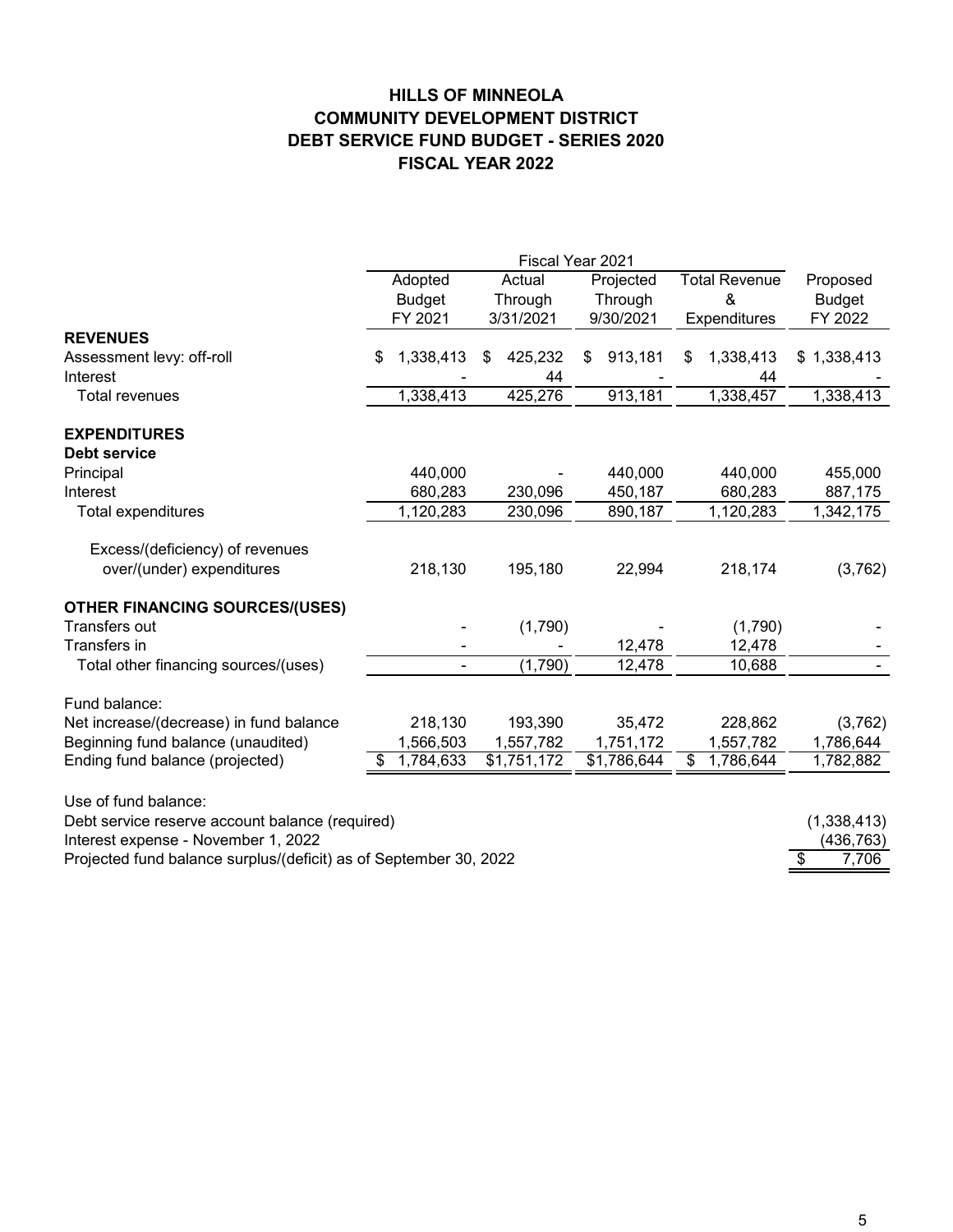## **HILLS OF MINNEOLA COMMUNITY DEVELOPMENT DISTRICT SERIES 2020 AMORTIZATION SCHEDULE**

|          |            |                    |                 |                     | <b>Bond</b>    |
|----------|------------|--------------------|-----------------|---------------------|----------------|
|          | Principal  | <b>Coupon Rate</b> | <b>Interest</b> | <b>Debt Service</b> | <b>Balance</b> |
| 07/29/20 |            |                    |                 |                     | 23,520,000.00  |
| 11/01/20 |            |                    | 230,095.83      | 230,095.83          | 23,520,000.00  |
| 05/01/21 | 440,000.00 | 3.000%             | 450,187.50      | 890,187.50          | 23,080,000.00  |
| 11/01/21 |            |                    | 443,587.50      | 443,587.50          | 23,080,000.00  |
| 05/01/22 | 455,000.00 | 3.000%             | 443,587.50      | 898,587.50          | 22,625,000.00  |
| 11/01/22 |            |                    | 436,762.50      | 436,762.50          | 22,625,000.00  |
| 05/01/23 | 470,000.00 | 3.000%             | 436,762.50      | 906,762.50          | 22,155,000.00  |
| 11/01/23 |            |                    | 429,712.50      | 429,712.50          | 22,155,000.00  |
| 05/01/24 | 485,000.00 | 3.000%             | 429,712.50      | 914,712.50          | 21,670,000.00  |
| 11/01/24 |            |                    | 422,437.50      | 422,437.50          | 21,670,000.00  |
| 05/01/25 | 500,000.00 | 3.000%             | 422,437.50      | 922,437.50          | 21,170,000.00  |
| 11/01/25 |            |                    | 414,937.50      | 414,937.50          | 21,170,000.00  |
| 05/01/26 | 515,000.00 | 3.500%             | 414,937.50      | 929,937.50          | 20,655,000.00  |
| 11/01/26 |            |                    |                 | 405,925.00          | 20,655,000.00  |
|          |            |                    | 405,925.00      |                     |                |
| 05/01/27 | 535,000.00 | 3.500%             | 405,925.00      | 940,925.00          | 20,120,000.00  |
| 11/01/27 |            |                    | 396,562.50      | 396,562.50          | 20,120,000.00  |
| 05/01/28 | 555,000.00 | 3.500%             | 396,562.50      | 951,562.50          | 19,565,000.00  |
| 11/01/28 |            |                    | 386,850.00      | 386,850.00          | 19,565,000.00  |
| 05/01/29 | 570,000.00 | 3.500%             | 386,850.00      | 956,850.00          | 18,995,000.00  |
| 11/01/29 |            |                    | 376,875.00      | 376,875.00          | 18,995,000.00  |
| 05/01/30 | 595,000.00 | 3.500%             | 376,875.00      | 971,875.00          | 18,400,000.00  |
| 11/01/30 |            |                    | 366,462.50      | 366,462.50          | 18,400,000.00  |
| 05/01/31 | 615,000.00 | 3.500%             | 366,462.50      | 981,462.50          | 17,785,000.00  |
| 11/01/31 |            |                    | 355,700.00      | 355,700.00          | 17,785,000.00  |
| 05/01/32 | 635,000.00 | 4.000%             | 355,700.00      | 990,700.00          | 17,150,000.00  |
| 11/01/32 |            |                    | 343,000.00      | 343,000.00          | 17,150,000.00  |
| 05/01/33 | 665,000.00 | 4.000%             | 343,000.00      | 1,008,000.00        | 16,485,000.00  |
| 11/01/33 |            |                    | 329,700.00      | 329,700.00          | 16,485,000.00  |
| 05/01/34 | 690,000.00 | 4.000%             | 329,700.00      | 1,019,700.00        | 15,795,000.00  |
| 11/01/34 |            |                    | 315,900.00      | 315,900.00          | 15,795,000.00  |
| 05/01/35 | 720,000.00 | 4.000%             | 315,900.00      | 1,035,900.00        | 15,075,000.00  |
| 11/01/35 |            |                    | 301,500.00      | 301,500.00          | 15,075,000.00  |
| 05/01/36 | 750,000.00 | 4.000%             | 301,500.00      | 1,051,500.00        | 14,325,000.00  |
| 11/01/36 |            |                    | 286,500.00      | 286,500.00          | 14,325,000.00  |
| 05/01/37 | 780,000.00 | 4.000%             | 286,500.00      | 1,066,500.00        | 13,545,000.00  |
| 11/01/37 |            |                    | 270,900.00      | 270,900.00          | 13,545,000.00  |
| 05/01/38 | 810,000.00 | 4.000%             | 270,900.00      | 1,080,900.00        | 12,735,000.00  |
| 11/01/38 |            |                    | 254,700.00      | 254,700.00          | 12,735,000.00  |
| 05/01/39 | 845,000.00 | 4.000%             | 254,700.00      | 1,099,700.00        | 11,890,000.00  |
| 11/01/39 |            |                    | 237,800.00      | 237,800.00          | 11,890,000.00  |
| 05/01/40 | 880,000.00 | 4.000%             | 237,800.00      | 1,117,800.00        | 11,010,000.00  |
| 11/01/40 |            |                    | 220,200.00      | 220,200.00          | 11,010,000.00  |
| 05/01/41 | 915,000.00 | 4.000%             | 220,200.00      | 1,135,200.00        | 10,095,000.00  |
| 11/01/41 |            |                    | 201,900.00      | 201,900.00          | 10,095,000.00  |
| 05/01/42 | 950,000.00 | 4.000%             | 201,900.00      | 1,151,900.00        | 9,145,000.00   |
| 11/01/42 |            |                    | 182,900.00      | 182,900.00          | 9,145,000.00   |
|          |            |                    |                 |                     |                |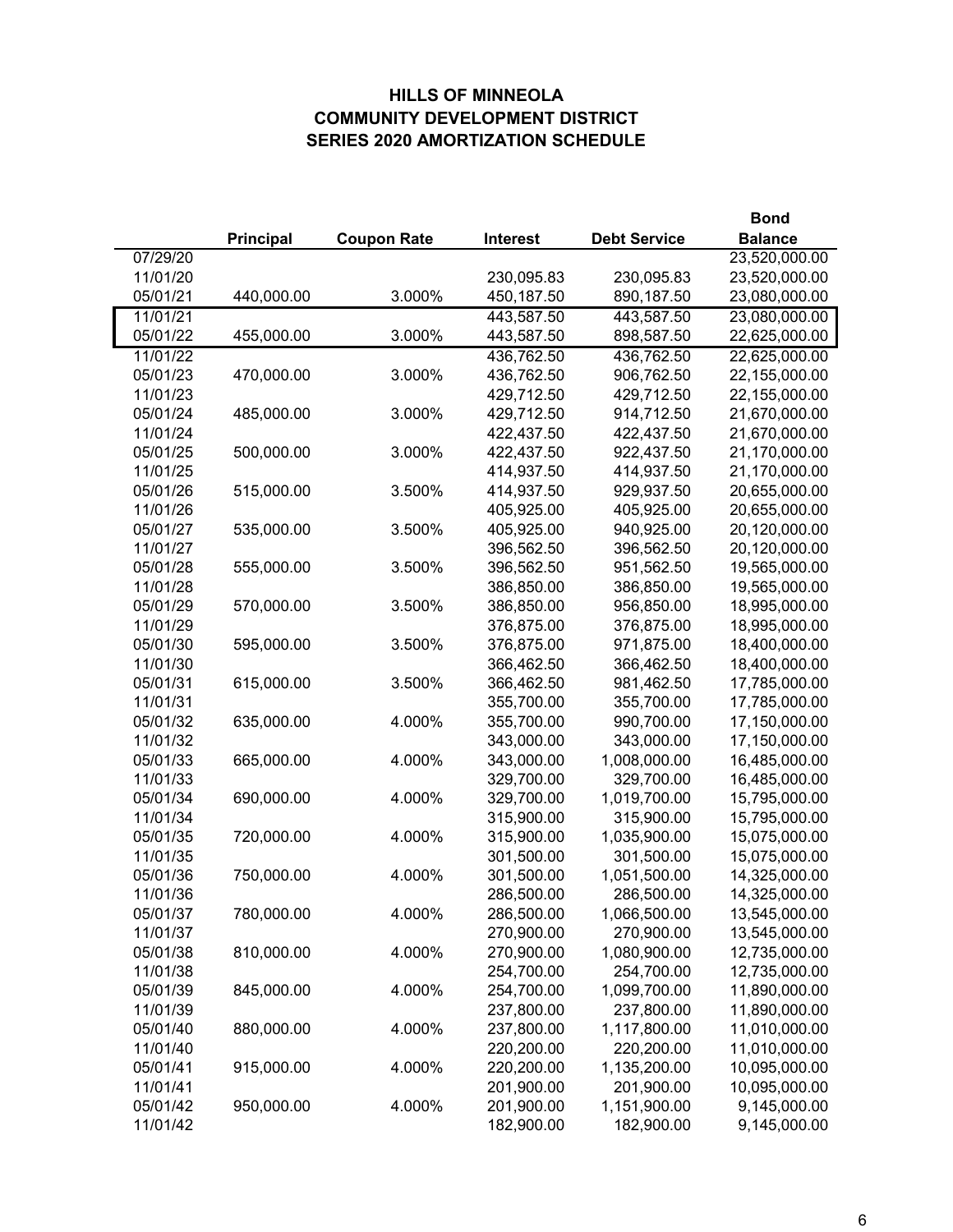## **HILLS OF MINNEOLA COMMUNITY DEVELOPMENT DISTRICT SERIES 2020 AMORTIZATION SCHEDULE**

|          |                  |                    |               |                     | <b>Bond</b>    |
|----------|------------------|--------------------|---------------|---------------------|----------------|
|          | <b>Principal</b> | <b>Coupon Rate</b> | Interest      | <b>Debt Service</b> | <b>Balance</b> |
| 05/01/43 | 990,000.00       | 4.000%             | 182,900.00    | 1,172,900.00        | 8,155,000.00   |
| 11/01/43 |                  |                    | 163,100.00    | 163,100.00          | 8,155,000.00   |
| 05/01/44 | 1,030,000.00     | 4.000%             | 163,100.00    | 1,193,100.00        | 7,125,000.00   |
| 11/01/44 |                  |                    | 142,500.00    | 142,500.00          | 7,125,000.00   |
| 05/01/45 | 1,070,000.00     | 4.000%             | 142,500.00    | 1,212,500.00        | 6,055,000.00   |
| 11/01/45 |                  |                    | 121,100.00    | 121,100.00          | 6,055,000.00   |
| 05/01/46 | 1,115,000.00     | 4.000%             | 121,100.00    | 1,236,100.00        | 4,940,000.00   |
| 11/01/46 |                  |                    | 98,800.00     | 98,800.00           | 4,940,000.00   |
| 05/01/47 | 1,160,000.00     | 4.000%             | 98,800.00     | 1,258,800.00        | 3,780,000.00   |
| 11/01/47 |                  |                    | 75,600.00     | 75,600.00           | 3,780,000.00   |
| 05/01/48 | 1,210,000.00     | 4.000%             | 75,600.00     | 1,285,600.00        | 2,570,000.00   |
| 11/01/48 |                  |                    | 51,400.00     | 51,400.00           | 2,570,000.00   |
| 05/01/49 | 1,260,000.00     | 4.000%             | 51,400.00     | 1,311,400.00        | 1,310,000.00   |
| 11/01/49 |                  |                    | 26,200.00     | 26,200.00           | 1,310,000.00   |
| 05/01/50 | 1,310,000.00     | 4.000%             | 26,200.00     | 1,336,200.00        |                |
| Total    | 23,520,000.00    |                    | 16,799,308.33 | 40,319,308.33       |                |